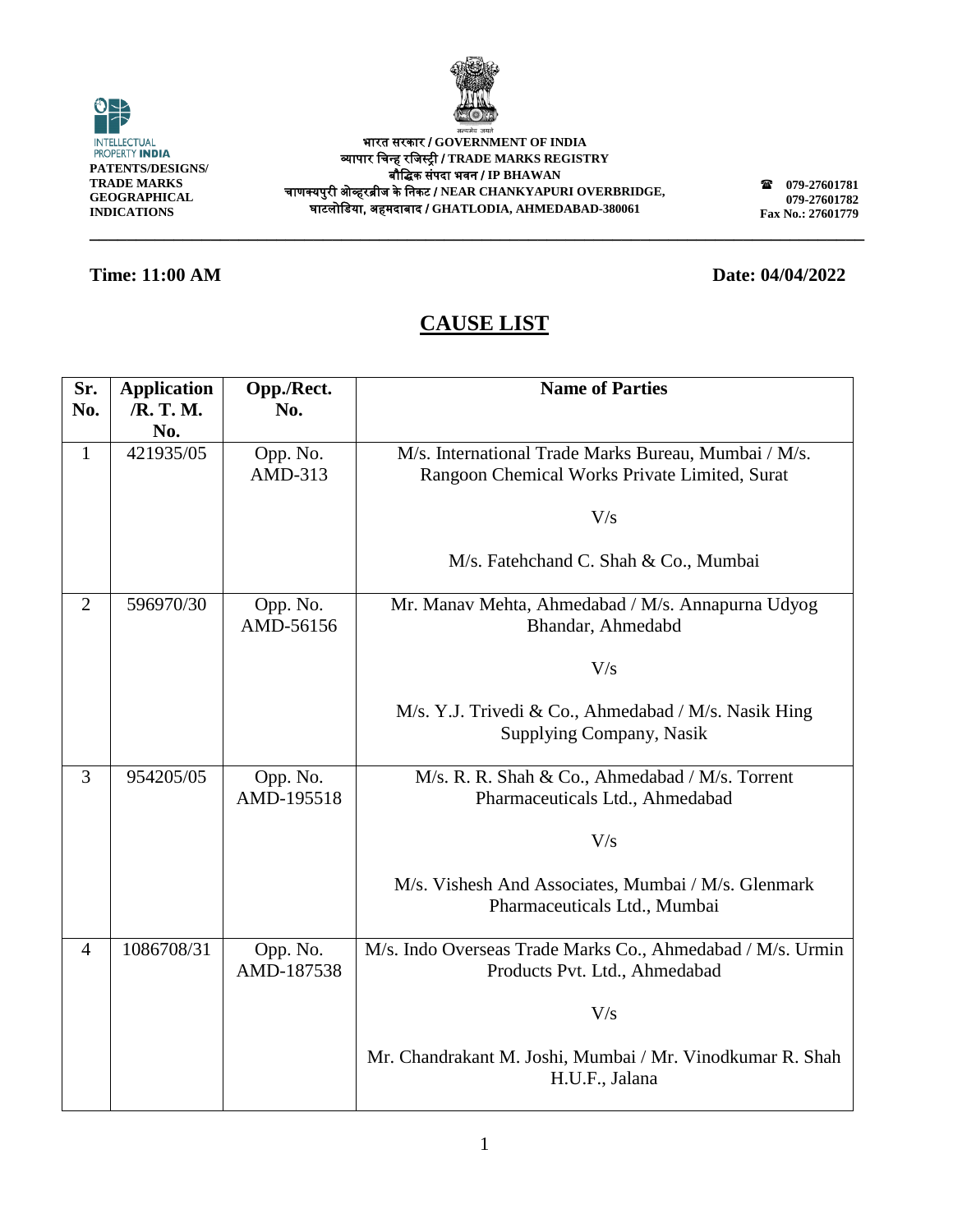| 5 | 1134548/24 | Opp. No.<br>AMD-233185 | M/s. D. C. Dani & Associates, Ahmedabad / M/s. M. R.<br>Weaving Mills Pvt. Ltd., Bhilwara     |
|---|------------|------------------------|-----------------------------------------------------------------------------------------------|
|   |            |                        | V/s                                                                                           |
|   |            |                        | M/s. Anand And Anand, New Delhi / Mr. Dharampal<br>Premchand Limited, Delhi                   |
| 6 | 1195784/03 | Opp. No.<br>AMD-719467 | Mr. Jatin Y. Trivedi, Ahmedabad / M/s. Daxal Cosmetics Pvt.<br>Ltd., Ahmedabad                |
|   |            |                        | V/s                                                                                           |
|   |            |                        | M/s. S. K. Trademarks Co., Delhi / M/s. Sunder Chemical And<br>Aggarbati Works Limited, Delhi |
| 7 | 2103143/05 | Opp. No.<br>AMD-792042 | M/s. K.C. Patel & Co., Ahmedabad / M/s. Zota Health Care<br>Ltd, Surat                        |
|   |            |                        | V/s                                                                                           |
|   |            |                        | Kiran J. Mehta, Mumbai / M/s. Ajanta Pharma Ltd, Mumbai                                       |
| 8 | 2103143/05 | Opp. No.<br>AMD-792070 | M/s. K.C. Patel & Co., Ahmedabad / M/s. Zota Health Care<br>Ltd, Surat                        |
|   |            |                        | V/s                                                                                           |
|   |            |                        | Ms. Usha A. Chandrasekhar, Mumbai / M/s. Wanbury Limited,<br>Mumbai                           |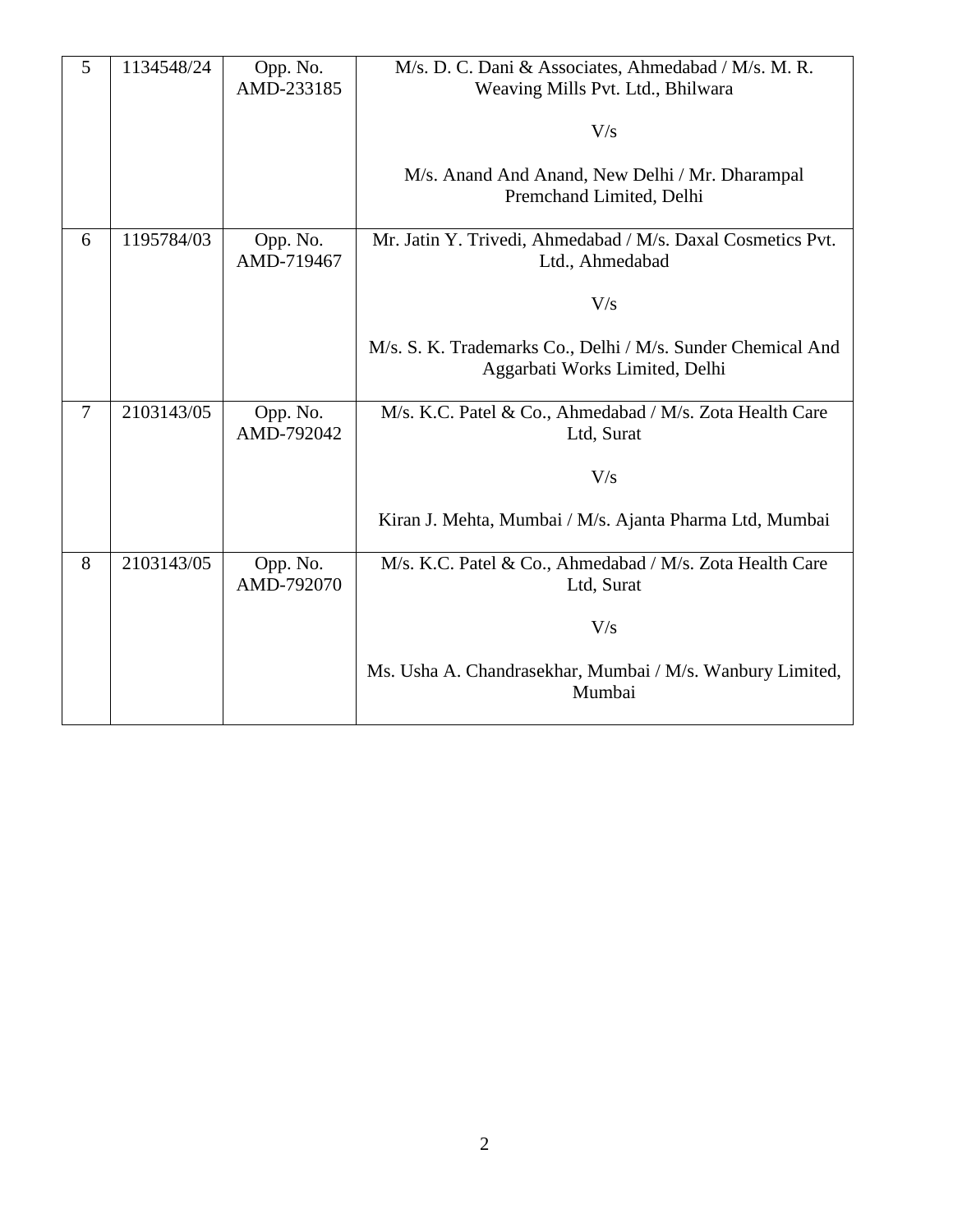

**\_\_\_\_\_\_\_\_\_\_\_\_\_\_\_\_\_\_\_\_\_\_\_\_\_\_\_\_\_\_\_\_\_\_\_\_\_\_\_\_\_\_\_\_\_\_\_\_\_\_\_\_\_\_\_\_\_\_\_\_\_\_\_\_\_\_\_\_\_\_\_\_\_\_\_\_\_\_\_\_\_\_\_**



भारत सरकार / **GOVERNMENT OF INDIA** व्यापार चिन्ह रचिस्ट्री / **TRADE MARKS REGISTRY** बौचिक संपदा भवन / **IP BHAWAN** िाणक्यपुरी ओव्हरब्रीि के चनकट / **NEAR CHANKYAPURI OVERBRIDGE,** घाटलोचिया, अहमदाबाद / **GHATLODIA, AHMEDABAD-380061**

**079-27601781 079-27601782 Fax No.: 27601779**

### **Time: 11:00 AM Date: 05/04/2022**

| Sr.            | <b>Application</b> | Opp./Rect.                 | <b>Name of Parties</b>                                                              |
|----------------|--------------------|----------------------------|-------------------------------------------------------------------------------------|
| No.            | /R. T. M.<br>No.   | No.                        |                                                                                     |
| $\mathbf{1}$   | 469383/30          | Opp. No.<br><b>AMD-780</b> | M/s. Y.J. Trivedi & Co., Ahmedabad / Mr. Ravjibhai Sanabai<br>Patel, Vasad          |
|                |                    |                            | V/s                                                                                 |
|                |                    |                            | M/s. Anand And Anand, Chennai / Sri Ganeshram & Company,<br>Chennai                 |
| $\overline{2}$ | 477997/24          | Opp. No.<br>AMD-538        | M/s. Bajaj Textiles, Surat                                                          |
|                |                    |                            | V/s                                                                                 |
|                |                    |                            | M/s. M.P. Mirchandani & Co., Mumbai / M/s. Bajaj Synthetics,<br>Bomabay             |
| $\overline{3}$ | 634953/29          | Opp. No.<br>AMD-56259      | M/s. Anand Regional Co-Operative Oilseeds Growers Union<br>Limited, Gujarat         |
|                |                    |                            | V/s                                                                                 |
|                |                    |                            | M/s. Anand And Anand New Delhi / M/s. Parekh Foods<br>Limited, Pune                 |
| $\overline{4}$ | 751606/30          | Opp. No.<br>AMD-210727     | Mr. Manoj Jain, Jaipur / M/s. Ummed Dall & Oil Mills,<br>Sumerpur                   |
|                |                    |                            | V/s                                                                                 |
|                |                    |                            | M/s. Union Trade Mark Company, New Delhi / M/s. Shree<br>Rajmoti Industries, Rajkot |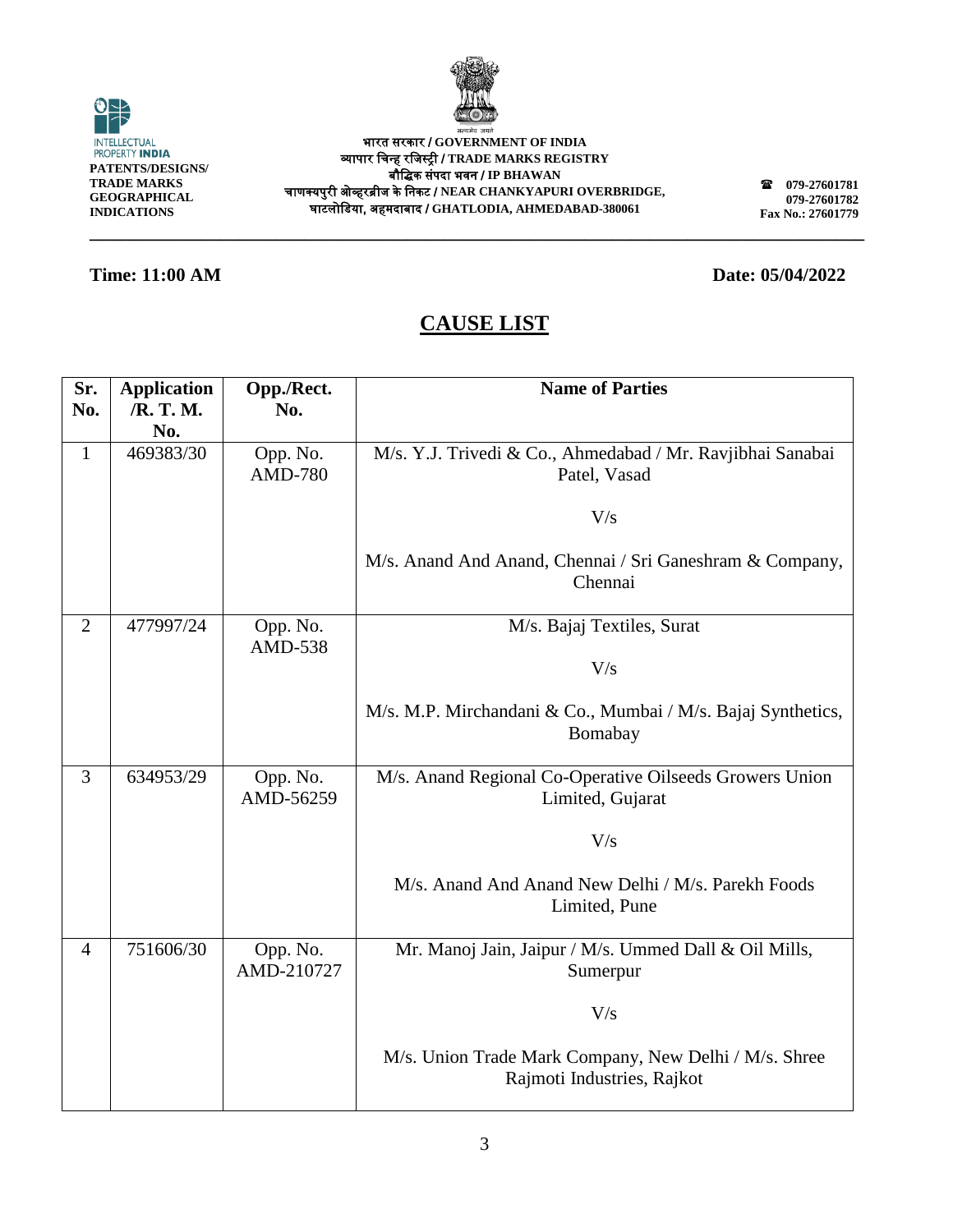| 5 | 1191874/19 | Opp. No.<br>AMD-193045 | Mr. Mukesh H. Jani, Ahmedabad / M/s. Sunora Ciramics<br>Industries, Morbi                                   |
|---|------------|------------------------|-------------------------------------------------------------------------------------------------------------|
|   |            |                        | V/s                                                                                                         |
|   |            |                        | M/s. R.K. Dewan & Co., Mumbai / M/s. Sun Earth Ceramics<br>Limited, Mumbai                                  |
| 6 | 1913304/35 | Opp. No.<br>AMD-786380 | M/s. Nanavati Associates, Ahmedabad / M/s. Metro Wireless<br>Engineering (India) Private Limited, Ahmedabad |
|   |            |                        | V/s                                                                                                         |
|   |            |                        | M/s. Anand And Anand, New Delhi                                                                             |
| 7 | 2301952/05 | Opp. No.<br>AMD-890739 | M/s. K.C. Patel & Co., Ahmedabad / M/s. Sky Sun Life<br>Science, Ahmedabad                                  |
|   |            |                        | V/s                                                                                                         |
|   |            |                        | M/s. Sun Pharmaceutical Industries Limited, Mumbai                                                          |
| 8 | 2301952/05 | Opp. No.<br>AMD-889838 | M/s. K.C. Patel & Co., Ahmedabad / M/s. Sky Sun Life<br>Science, Surat                                      |
|   |            |                        | V/s                                                                                                         |
|   |            |                        | M/s. V.A. Associates, Mumbai / M/s. Lupin Limited, Mumbai                                                   |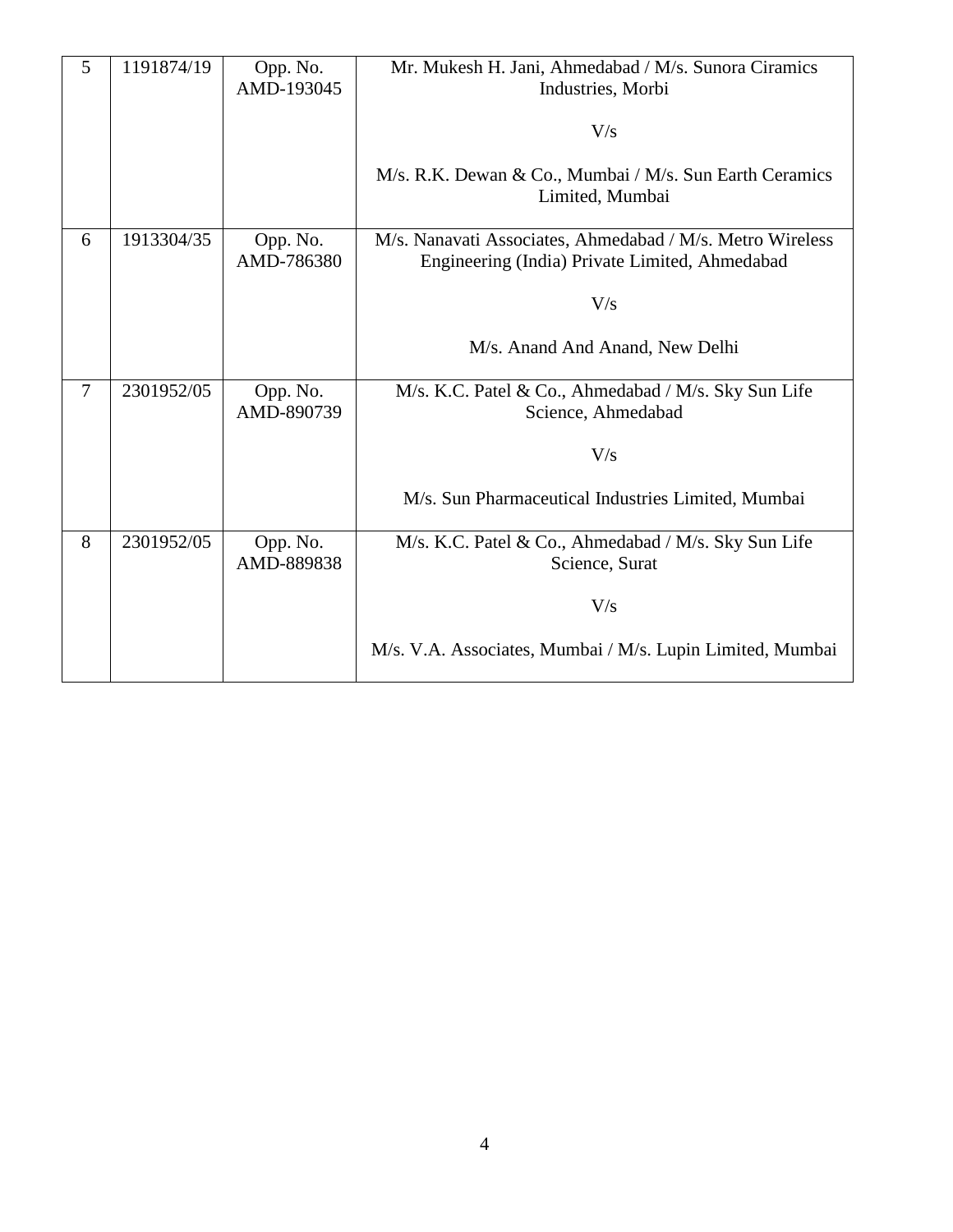

| <b>INTELLECTUAL</b><br><b>PROPERTY INDIA</b>                          |  |
|-----------------------------------------------------------------------|--|
| PATENTS/DESIGNS/<br>TRADE MARKS<br>GEOGRAPHICAL<br><b>INDICATIONS</b> |  |

भारत सरकार / **GOVERNMENT OF INDIA** व्यापार चिन्ह रचिस्ट्री / **TRADE MARKS REGISTRY** बौचिक संपदा भवन / **IP BHAWAN** िाणक्यपुरी ओव्हरब्रीि के चनकट / **NEAR CHANKYAPURI OVERBRIDGE,** घाटलोचिया, अहमदाबाद / **GHATLODIA, AHMEDABAD-380061**

**079-27601781 079-27601782 Fax No.: 27601779**

### **Time: 11:00 AM Date: 06/04/2022**

# **CAUSE LIST**

| Sr.            | <b>Application</b> | Opp./Rect.                 | <b>Name of Parties</b>                                                                      |
|----------------|--------------------|----------------------------|---------------------------------------------------------------------------------------------|
| No.            | /R. T. M.          | No.                        |                                                                                             |
|                | No.                |                            |                                                                                             |
| $\mathbf{1}$   | 493664/05          | Opp. No.<br>AMD-539        | Mr. Suresh M. Upadhyaya, Ahmedabad / M/s. Cadila Chemical<br>Ltd., Ahmedabad                |
|                |                    |                            | V/s                                                                                         |
|                |                    |                            | M/s. International Trade Marks Bureau / M/s. ICPA<br>Laboratories Limited, Mumbai           |
| $\overline{2}$ | 493664/05          | Opp. No.<br><b>AMD-541</b> | Mr. Suresh M. Upadhyaya, Ahmedabad / M/s. Cadila Chemical<br>Ltd., Ahmedabad                |
|                |                    |                            | V/s                                                                                         |
|                |                    |                            | M/s. International Trade Marks Bureau / M/s. Lupin<br>Laboratories Limited, Mumbai          |
| $\overline{3}$ | 925475/34          | Opp. No.<br>AMD-230179     | M/s. Indo Overseas Trade Marks Co., Ahmedabad / M/s. Urmin<br>Products Pvt. Ltd., Ahmedabad |
|                |                    |                            | V/s                                                                                         |
|                |                    |                            | M/s. R.K. Dewan & Co., Mumbai / M/s. H.I. Tamboli & Co.,<br>Maharashtra                     |
| $\overline{4}$ | 988833/05          | Opp. No.<br>AMD-225090     | Mr. Nayan J. Rawal, Mumbai / M/s. Cadila Healthcare Limited,<br>Ahmedabad                   |
|                |                    |                            | V/s                                                                                         |
|                |                    |                            | M/s. Mangla Registration Service, Delhi / M/s. Panacea Biotec<br>Ltd., New Delhi            |



5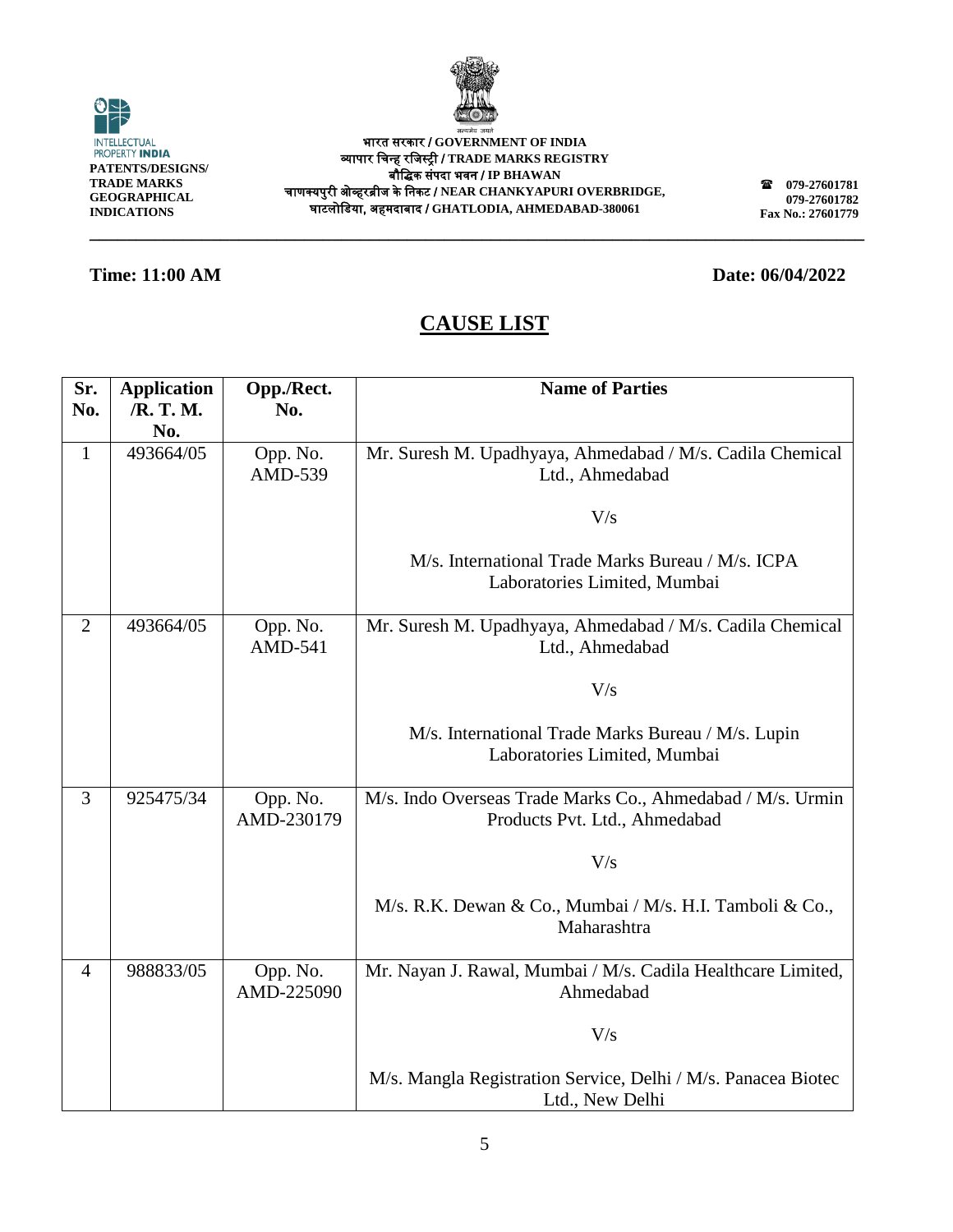| 5 | 1326278/14 | Opp. No.<br>AMD-206405 | Mr. Kailashbhai Iswarlal Brambholia, Rajkot                                                     |
|---|------------|------------------------|-------------------------------------------------------------------------------------------------|
|   |            |                        | V/s                                                                                             |
|   |            |                        | M/s. Anand And Anand, New Delhi                                                                 |
| 6 | 1602739/05 | Opp. No.<br>AMD-745921 | M/s. K.C. Patel & Co., Ahmedabad / M/s. Pharmanza Herbal<br>Pvt. Ltd. Anand                     |
|   |            |                        | V/s                                                                                             |
|   |            |                        | M/s. Neon Laboratories Limited, Mumbai                                                          |
| 7 | 2107673/05 | Opp. No.<br>AMD-805837 | M/s. J.T. Jhala & Co., Ahmedabad / M/s. Eris Life Sciences<br>Pvt. Ltd., Ahmedabad              |
|   |            |                        | V/s                                                                                             |
|   |            |                        | M/s. Sun Pharma Laboratories Limited, Mubmai                                                    |
| 8 | 2500457/10 | Opp. No.<br>AMD-829729 | M/s. G. D. Bansal & Associates, Jaipur / M/s. Truworth Health<br>Technologies Pvt. Ltd., Jaipur |
|   |            |                        | V/s                                                                                             |
|   |            |                        | M/s. Lalji Advocates, Ahmedabad / M/s. Morepen Laboratories<br>Ltd., New Delhi                  |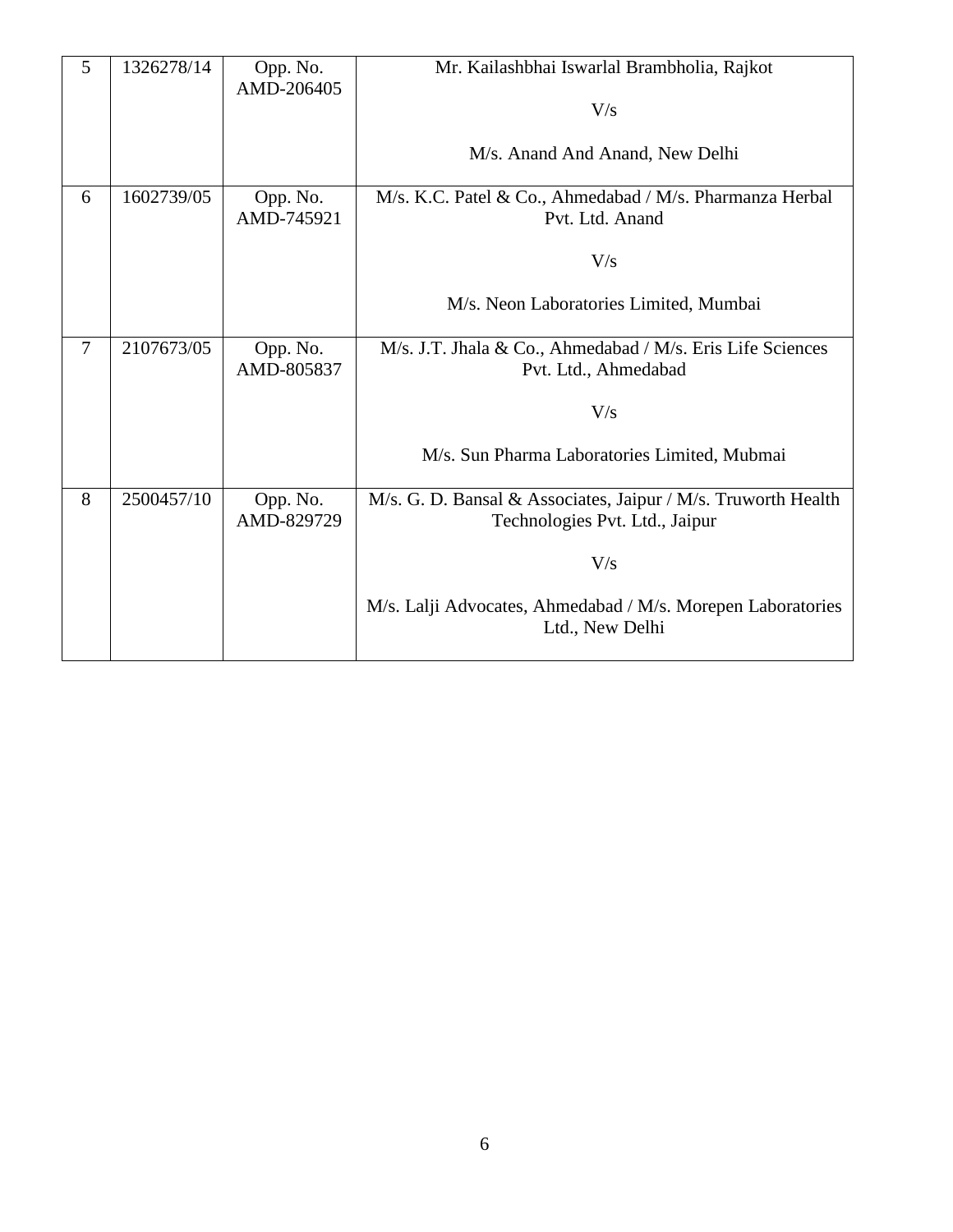

0 INTELLECTUAL<br>PROPERTY **INDIA PATENTS/DESIGNS/ TRADE MARKS GEOGRAPHICAL INDICATIONS**

भारत सरकार / **GOVERNMENT OF INDIA** व्यापार चिन्ह रचिस्ट्री / **TRADE MARKS REGISTRY** बौचिक संपदा भवन / **IP BHAWAN** िाणक्यपुरी ओव्हरब्रीि के चनकट / **NEAR CHANKYAPURI OVERBRIDGE,** घाटलोचिया, अहमदाबाद / **GHATLODIA, AHMEDABAD-380061**

**\_\_\_\_\_\_\_\_\_\_\_\_\_\_\_\_\_\_\_\_\_\_\_\_\_\_\_\_\_\_\_\_\_\_\_\_\_\_\_\_\_\_\_\_\_\_\_\_\_\_\_\_\_\_\_\_\_\_\_\_\_\_\_\_\_\_\_\_\_\_\_\_\_\_\_\_\_\_\_\_\_\_\_**

**079-27601781 079-27601782 Fax No.: 27601779**

### **Time: 11:00 AM Date: 07/04/2022**

| Sr.            | <b>Application</b> | Opp./Rect.             | <b>Name of Parties</b>                                        |
|----------------|--------------------|------------------------|---------------------------------------------------------------|
| No.            | /R. T. M.          | No.                    |                                                               |
|                | No.                |                        |                                                               |
| $\mathbf{1}$   | 520739/30          | Rect. No.              | Ms. Heena Mohinani, Ulhasnagar / M/s. Rajasthan Co-           |
|                |                    | AMD-260345             | Operative Dairy Federation Ltd., Jaipur                       |
|                |                    |                        |                                                               |
|                |                    |                        | V/s                                                           |
|                |                    |                        |                                                               |
|                |                    |                        | M/s. Vishesh & Associates, Mumbai / M/s. S D P Industries     |
|                |                    |                        | Pvt. Ltd., Mumbai                                             |
|                |                    |                        |                                                               |
| $\overline{2}$ | 607521/30          | Rect. No.              | M/s. Y.J. Trivedi & Co., Ahmedabad / M/s. Jivraj Tea Limited, |
|                |                    | AMD-260562             | Surat                                                         |
|                |                    |                        | V/s                                                           |
|                |                    |                        |                                                               |
|                |                    |                        | M/s. H.K. Acharya & Co., Ahmedabad / M/s. Shah Jivraj         |
|                |                    |                        | Nanchand & Sons, Udhna                                        |
|                |                    |                        |                                                               |
| 3              | 616394/30          | Opp. No.               | M/s. H.K. Acharya & Company, Ahmedabad / M/s. Shah Jivraj     |
|                |                    | AMD-179539             | Nanchand & Sons, Udhna                                        |
|                |                    |                        |                                                               |
|                |                    |                        | V/s                                                           |
|                |                    |                        |                                                               |
|                |                    |                        | M/s. Y.J. Trivedi & Co., Ahmedabad / M/s. Jivraj Tea Limited, |
|                |                    |                        | Surat                                                         |
|                |                    |                        |                                                               |
| 4              | 641495/29          | Opp. No.<br>AMD-202089 | M/s. Y.J.Trivedi & Co., Ahmedabad / M/s. Shree Damodar Oil    |
|                |                    |                        | Mills, Rajkot                                                 |
|                |                    |                        | V/s                                                           |
|                |                    |                        |                                                               |
|                |                    |                        | M/s. Jasani & Company, Rajkot / M/s. National Export          |
|                |                    |                        | Industries, Rajkot                                            |
|                |                    |                        |                                                               |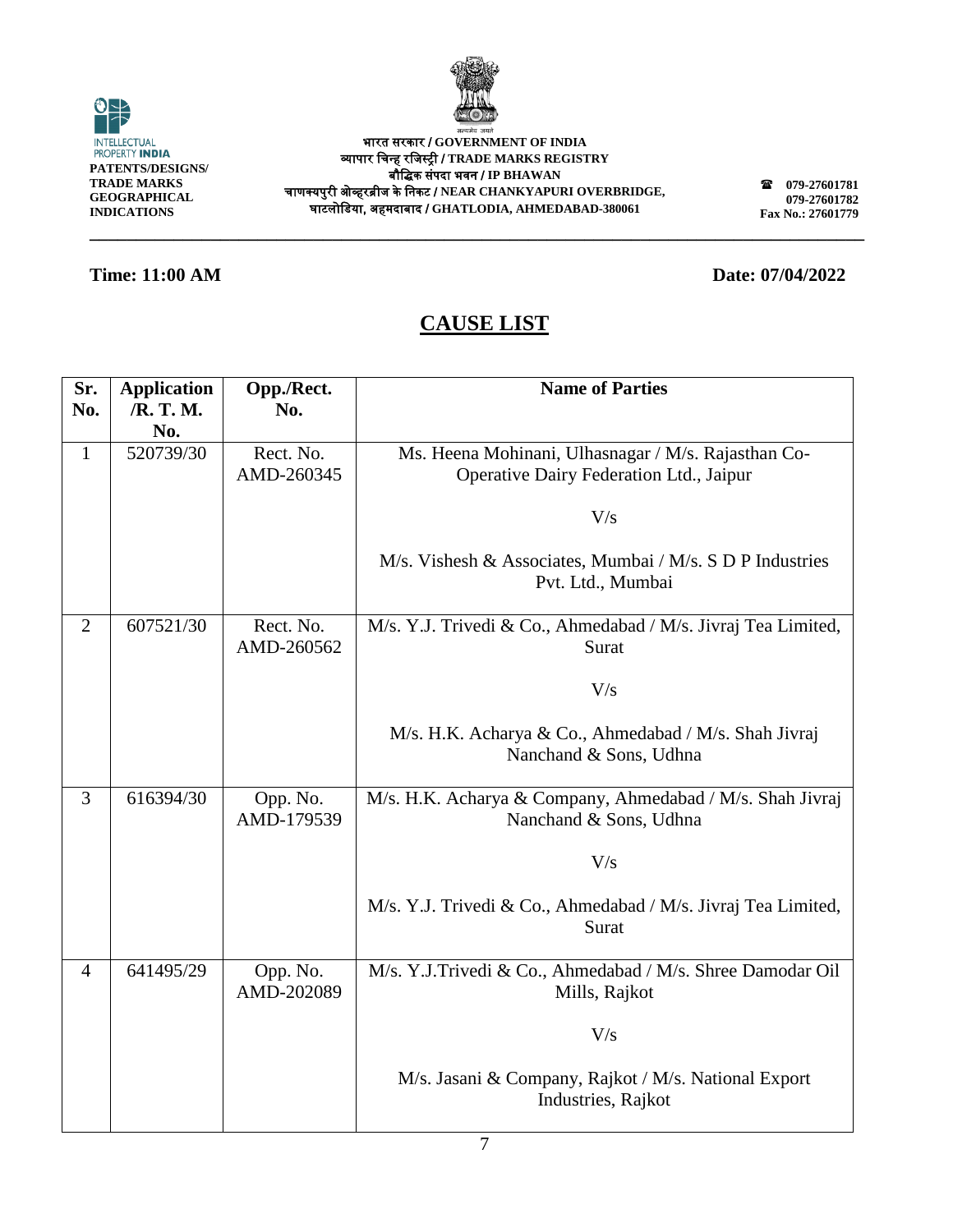| 5              | 1503753/24 | Opp. No.<br>AMD-746095 | M/s. Superfastaction Regn. Service, Surat / Mr. Ramesh Kumar<br>L. Chugh (Karta), Surat |
|----------------|------------|------------------------|-----------------------------------------------------------------------------------------|
|                |            |                        | V/s                                                                                     |
|                |            |                        | M/s. Karni Trade Marks., Surat / M/s. Mohit Industries Limited,<br>Surat                |
| 6              | 2092490/05 | Opp. No.<br>AMD-803515 | M/s. Khlorophylls Biotech Pvt. Ltd., Vadodara                                           |
|                |            |                        | V/s                                                                                     |
|                |            |                        | M/s. Inttl Advocare, New Delhi                                                          |
| $\overline{7}$ | 2608520/30 | Opp. No.<br>AMD-846843 | Mr. Rakesh Gandhi, Bikaner / M/s. Ganpati Tasty Foods<br>Private Limited, Bikaner       |
|                |            |                        | V/s                                                                                     |
|                |            |                        | M/s. Veer Overseas Ltd, Haryana                                                         |
| 8              | 3210233/06 | Opp. No.<br>AMD-983137 | Ms. Priyanka B. Nagar, Ahmedabad / Mr. Kishanbhai R.<br>Sheladiya, Rajkot               |
|                |            |                        | V/s                                                                                     |
|                |            |                        | M/s. Mahtta & Co., Ludhiana / M/s. Rama Electric Industries,<br>Amritsar                |
| 9              | 3238251/29 | Opp. No.<br>AMD-984016 | M/s. Infinvent IP, Vadodara / M/s. Baba Entrepreneurs Pvt.<br>Ltd., Vadodara            |
|                |            |                        | $\rm V/s$                                                                               |
|                |            |                        | M/s. Krishna Saurastri, Bombay / M/s. Suraj Milk And Milk<br>Products, Mandsaur         |
| 10             | 3290689/41 | Opp. No.<br>AMD-986130 | Ms. Bhavana Satwani, Ahmedabad / M/s. JCR Cinema Private<br>Limited, Ahmedabad          |
|                |            |                        | V/s                                                                                     |
|                |            |                        | M/s. K & S Partners, Gurgaon                                                            |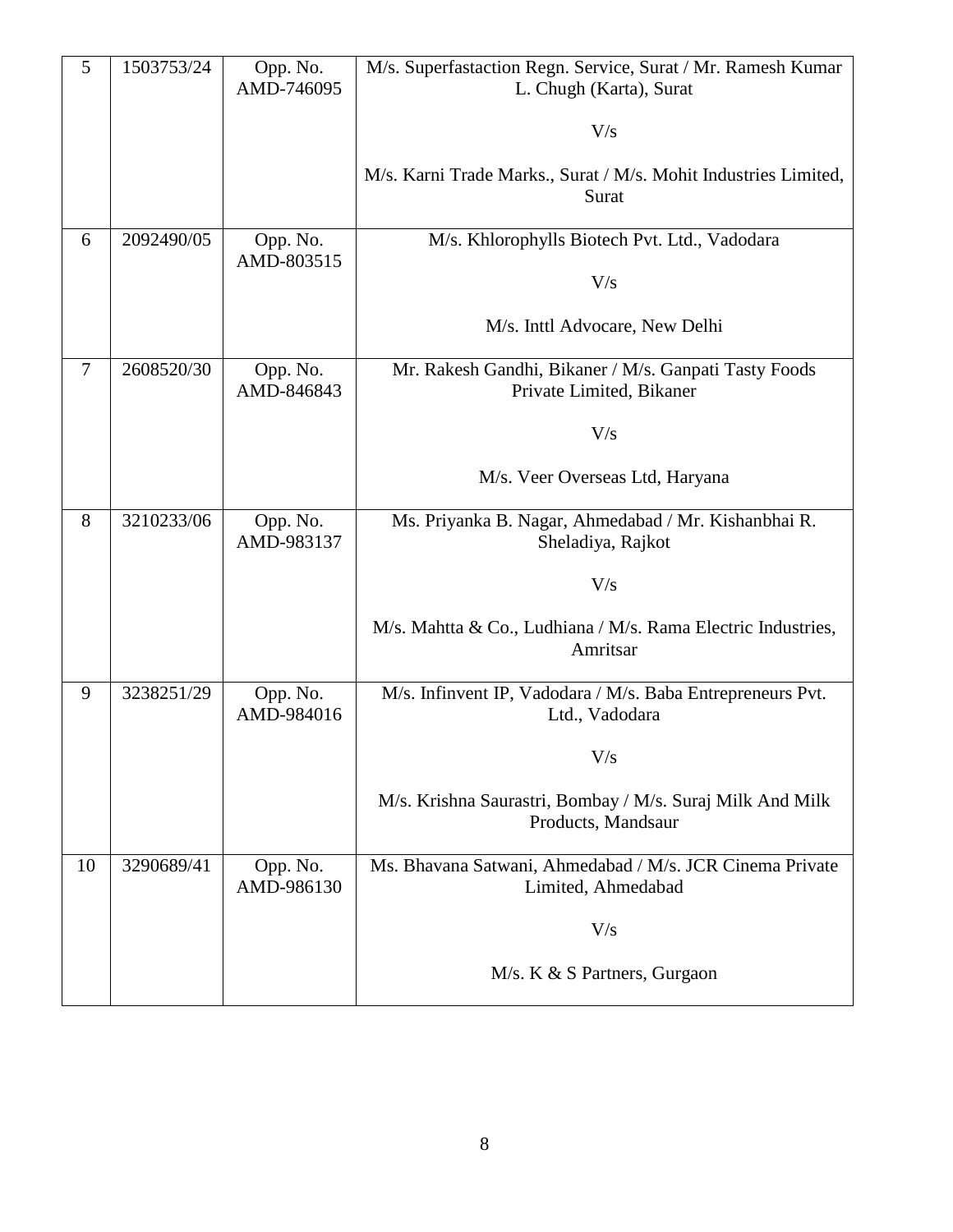| 11 | 3487777/28 | Opp. No.<br>AMD-1004951 | Mr. Jeetam Kumar Saini, Jaipur / Mr. Banwari Lal Kabra S/o.<br>Kanhiya Lal Kabra, Jaipur        |
|----|------------|-------------------------|-------------------------------------------------------------------------------------------------|
|    |            |                         | V/s                                                                                             |
|    |            |                         | M/s. R.K. Dewan & Co., Mumbai / M/s. Eduspark International<br>Private Limited, Mumbai          |
| 12 | 3987540/43 | Opp. No.<br>AMD-980212  | M/s. J.A. Jani & Associates, Surat / M/s. Ashirwad Green, Surat                                 |
|    |            |                         | V/s                                                                                             |
|    |            |                         | M/s. United Overseas Trade Mark Co., New Delhi / M/s.<br>Chokhi Dhani Resorts Pvt. Ltd., Jaipur |
| 13 | 4022438/35 | Opp. No.<br>AMD-985179  | Mr. Vanchinathan, Chennai / M/s. Shott Amusement LLP,<br>Surat                                  |
|    |            |                         | V/s                                                                                             |
|    |            |                         | M/s. W. S. Kane & Co., Mumbai / M/s. Tilaknagar Industries<br>Limited, Mumbai                   |
| 14 | 4029948/34 | Opp. No.<br>AMD-994121  | M/s. Shah & Associates, Ahmedabad / Mr. Rafikbhai<br>Ahmedbhai Mir, Anand                       |
|    |            |                         | V/s                                                                                             |
|    |            |                         | M/s. O.P. Sharma Brothers, Delhi / M/s. SBW Udyog Ltd.,<br>Allahabad                            |
| 15 | 4036086/03 | Opp. No.<br>AMD-990298  | Mr. Nilesh Deokar, Surat / Mr. Pawan Agrawal, Daman                                             |
|    |            |                         | V/s                                                                                             |
|    |            |                         | M/s. Grover & Associates, New Delhi / M/s. Maja Healthcare<br>Division, New Delhi               |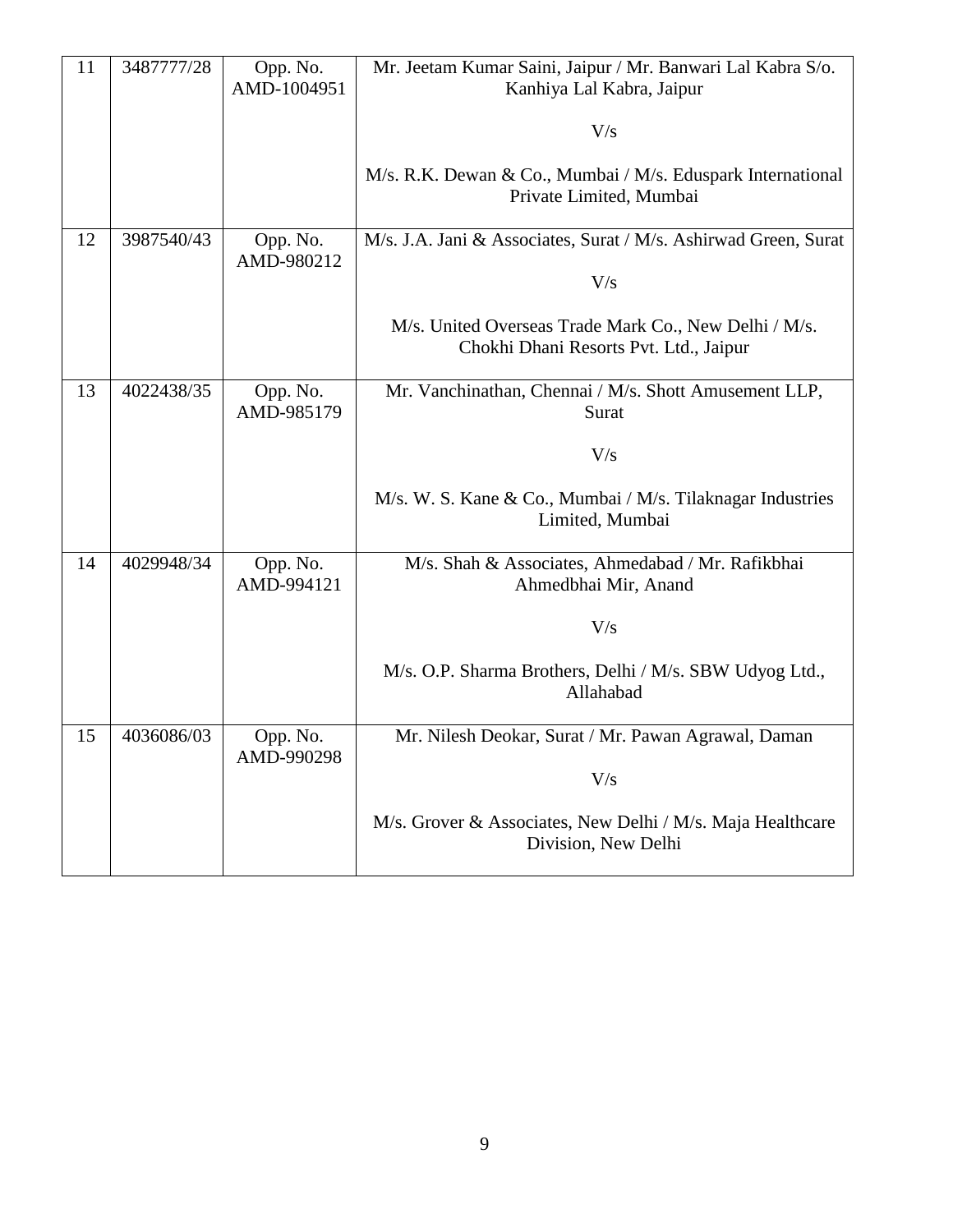

INTELLECTUAL<br>PROPERTY **INDIA PATENTS/DESIGNS/ TRADE MARKS GEOGRAPHICAL INDICATIONS**

0

भारत सरकार / **GOVERNMENT OF INDIA** व्यापार चिन्ह रचिस्ट्री / **TRADE MARKS REGISTRY** बौचिक संपदा भवन / **IP BHAWAN** िाणक्यपुरी ओव्हरब्रीि के चनकट / **NEAR CHANKYAPURI OVERBRIDGE,** घाटलोचिया, अहमदाबाद / **GHATLODIA, AHMEDABAD-380061**

**\_\_\_\_\_\_\_\_\_\_\_\_\_\_\_\_\_\_\_\_\_\_\_\_\_\_\_\_\_\_\_\_\_\_\_\_\_\_\_\_\_\_\_\_\_\_\_\_\_\_\_\_\_\_\_\_\_\_\_\_\_\_\_\_\_\_\_\_\_\_\_\_\_\_\_\_\_\_\_\_\_\_\_**

**079-27601781 079-27601782 Fax No.: 27601779**

### **Time: 11:00 AM Date: 18/04/2022**

| Sr.            | <b>Application</b> | Opp./Rect. | <b>Name of Parties</b>                                                    |
|----------------|--------------------|------------|---------------------------------------------------------------------------|
| No.            | /R. T. M.          | No.        |                                                                           |
|                | No.                |            |                                                                           |
| $\mathbf{1}$   | 772334/05          | Opp. No.   | M/s. Core Healthcare Ltd., Ahmedabad                                      |
|                |                    | AMD-167645 |                                                                           |
|                |                    |            | V/s                                                                       |
|                |                    |            |                                                                           |
|                |                    |            | M/s. Remfry & Sagar, Gurgaon                                              |
|                |                    |            |                                                                           |
| $\overline{2}$ | 1191908/05         | Opp. No.   | Mr. Jatin Y. Trivedi, Ahmedabad / M/s. Intas Pharmaceuticals              |
|                |                    | AMD-192686 | Ltd., Ahmedabad                                                           |
|                |                    |            |                                                                           |
|                |                    |            | V/s                                                                       |
|                |                    |            |                                                                           |
|                |                    |            | M/s. Vishesh & Associates, Mumbai / M/s. Alkem Laboratories               |
|                |                    |            | Ltd., Mumbai                                                              |
| 3              | 1504229/07         | Opp. No.   | Advocate Chirag A. Shah, Ahmedabad / Mr. Tushar                           |
|                |                    | AMD-733499 | Govindbhai Kalola, Rajkot                                                 |
|                |                    |            |                                                                           |
|                |                    |            | V/s                                                                       |
|                |                    |            |                                                                           |
|                |                    |            | M/s. Inttl Advocare, New Delhi / M/s. Shriram Pistons & Rings             |
|                |                    |            | Limited, New Delhi                                                        |
|                |                    |            |                                                                           |
| 4              | 1706671/30         | Opp. No.   | M/s. Gautam & Company, Jaipur / Mr. Shri Abhishek                         |
|                |                    | AMD-752489 | Dangayach, Jaipur                                                         |
|                |                    |            |                                                                           |
|                |                    |            | V/s                                                                       |
|                |                    |            |                                                                           |
|                |                    |            | M/s. Rao & Rao., Secunderabad / M/s. Balaji Dall Industries,<br>Karnataka |
|                |                    |            |                                                                           |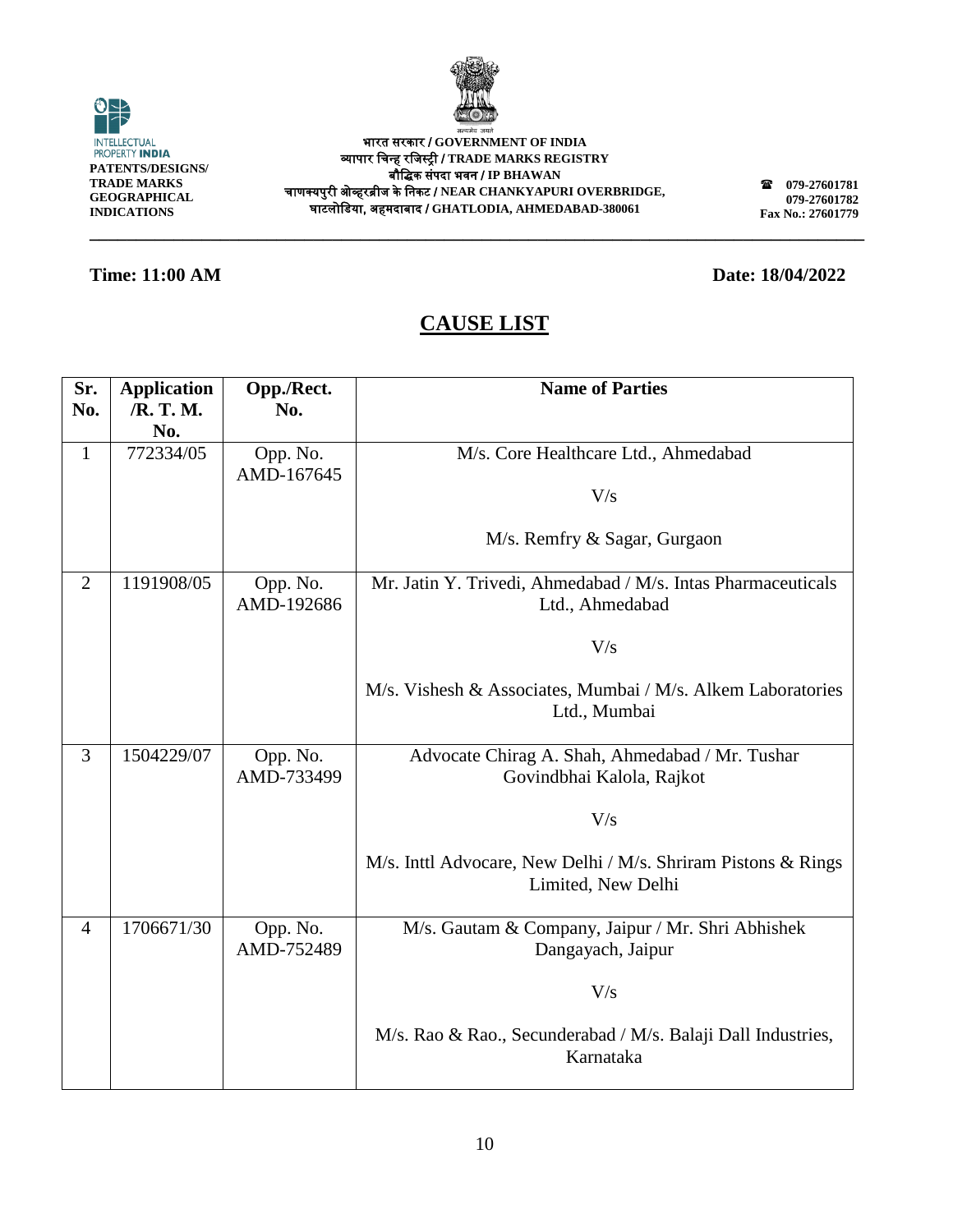| 5 | 2075100/43 | Opp. No.<br>AMD-785952 | M/s. Makhija & Associates., Thane / Mr. Ahir Ishwarbhai<br>Ravjibhai, Vapi                   |
|---|------------|------------------------|----------------------------------------------------------------------------------------------|
|   |            |                        | V/s                                                                                          |
|   |            |                        | Advocate Nikunj V. Joshi, Ahmedabad / M/s. Giriraj<br>Kathiyawadi Bhojnalay, Bhilad, Gujarat |
| 6 | 2209279/03 | Opp. No.<br>AMD-889490 | M/s. Arjun T. Bhagat & Co, Mumbai / M/s. Shree<br>Dwarikadhish Ventures LLP, Rajkot          |
|   |            |                        | V/s                                                                                          |
|   |            |                        | M/s. The Acme Company, New Delhi / M/s. Pee Cee Cosma<br>Sope Ltd, Agra                      |
| 7 | 2307437/05 | Opp. No.<br>AMD-835457 | M/s. K.C. Patel & Co., Ahmedabad / Mr. Mukesh K. Ramnani,<br>Vadodara                        |
|   |            |                        | V/s                                                                                          |
|   |            |                        | M/s. V.A. Associates, Mumbai / M/s. Lupin Limited, Mumbai                                    |
| 8 | 2601384/14 | Opp. No.<br>AMD-942199 | Mr. Prateek Kasliwal, Jaipur / M/s. Zari Silk (India) Pvt. Ltd,<br>Jaipur                    |
|   |            |                        | V/s                                                                                          |
|   |            |                        | M/s. D.P. Ahuja & Co., Calcutta                                                              |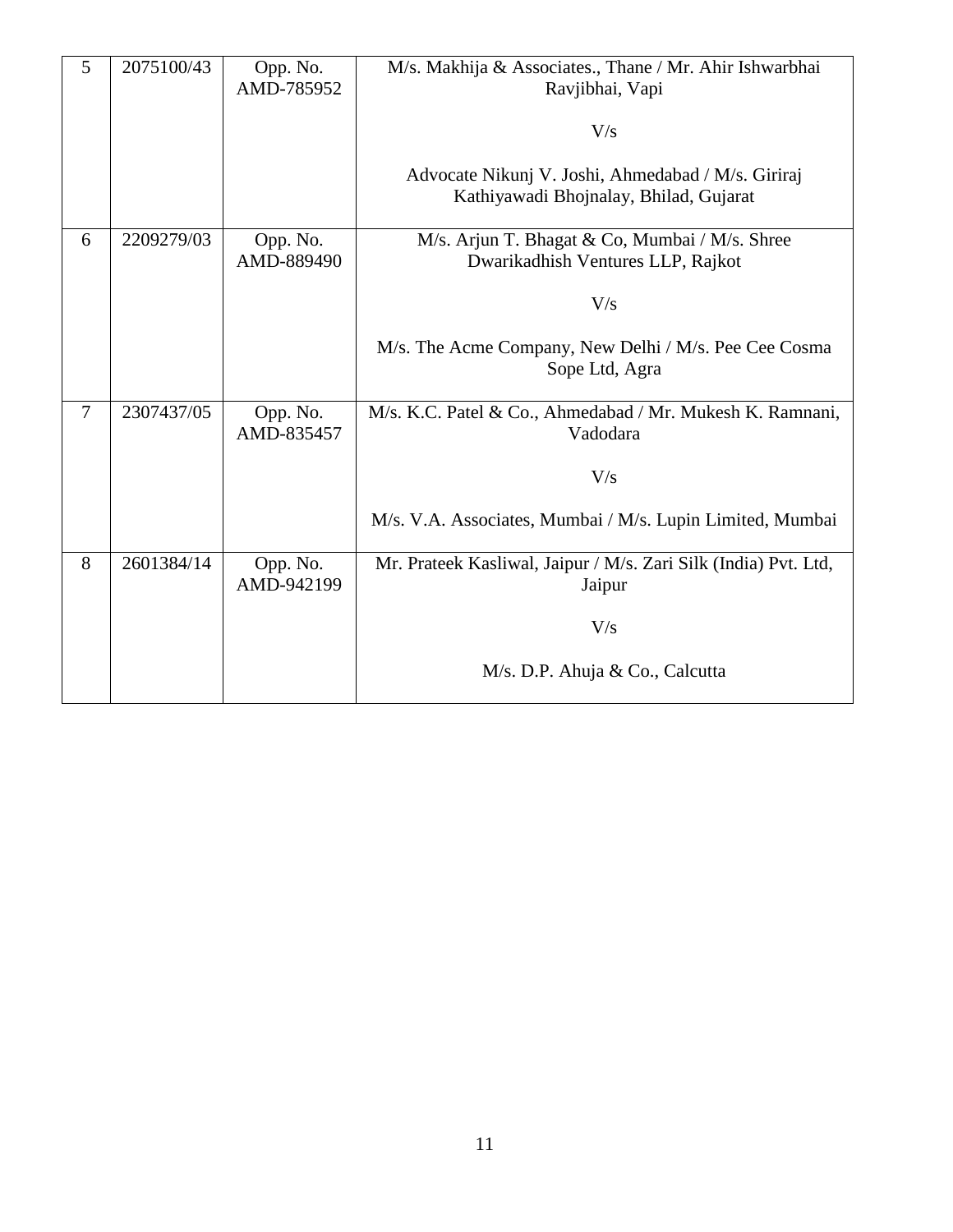| ٠ |
|---|
|   |
|   |

व्यापार चिन्ह रचिस्ट्री / **TRADE MARKS REGISTRY** बौचिक संपदा भवन / **IP BHAWAN** िाणक्यपुरी ओव्हरब्रीि के चनकट / **NEAR CHANKYAPURI OVERBRIDGE,** घाटलोचिया, अहमदाबाद / **GHATLODIA, AHMEDABAD-380061**

# **CAUSE LIST**

**\_\_\_\_\_\_\_\_\_\_\_\_\_\_\_\_\_\_\_\_\_\_\_\_\_\_\_\_\_\_\_\_\_\_\_\_\_\_\_\_\_\_\_\_\_\_\_\_\_\_\_\_\_\_\_\_\_\_\_\_\_\_\_\_\_\_\_\_\_\_\_\_\_\_\_\_\_\_\_\_\_\_\_\_**

| Sr.<br>No.     | <b>Application</b><br>/R. T. M.<br>No. | Opp./Rect.<br>No.      | <b>Name of Parties</b>                                                               |
|----------------|----------------------------------------|------------------------|--------------------------------------------------------------------------------------|
| $\mathbf{1}$   | 550369/30                              | Opp. No.<br>AMD-57272  | M/s. Tradesafe, Ahmedabad / M/s. Annapurna Gruhudhyog<br>Bhandar, Ahmedabad          |
|                |                                        |                        | V/s                                                                                  |
|                |                                        |                        | M/s. Y.J.Trivedi & Co., Ahmedabad / Mr. Kanji Nanji Thakor,<br><b>Nasik</b>          |
| $\overline{2}$ | 933573/31                              | Opp. No.<br>AMD-226776 | M/s. Y.J. Trivedi & Co., Ahmedabad / M/s. Nirma Chemical<br>Works Limited, Ahmedabad |
|                |                                        |                        | V/s                                                                                  |
|                |                                        |                        | M/s. Anand And Anand, New Delhi / M/s. Hindustan Lever<br>Limited, Bombay            |
| 3              | 1192242/07                             | Opp. No.<br>AMD-201427 | M/s. Tradesafe, Jamnagar / Mr. Ramniklal G. Kotecha, Kutch                           |
|                |                                        |                        | V/s                                                                                  |
|                |                                        |                        | Mr. Chandrakant M. Joshi, Mumbai                                                     |
| $\overline{4}$ | 1404032/07                             | Opp. No.<br>AMD-712342 | M/s. K.C. Patel & Co., Ahmedabad / Ms. Dharmisthaben<br>Ahokbhai Panchal, Ahmedabad  |
|                |                                        |                        | V/s                                                                                  |
|                |                                        |                        | M/s. R.K. Dewan & Co., Mumbai / M/s. Akay Industries Pvt.<br>Ltd., Mumbai            |



**079-27601781 079-27601782 Fax No.: 27601779**

**Time: 11:00 AM Date: 19/04/2022** 

भारत सरकार / **GOVERNMENT OF INDIA**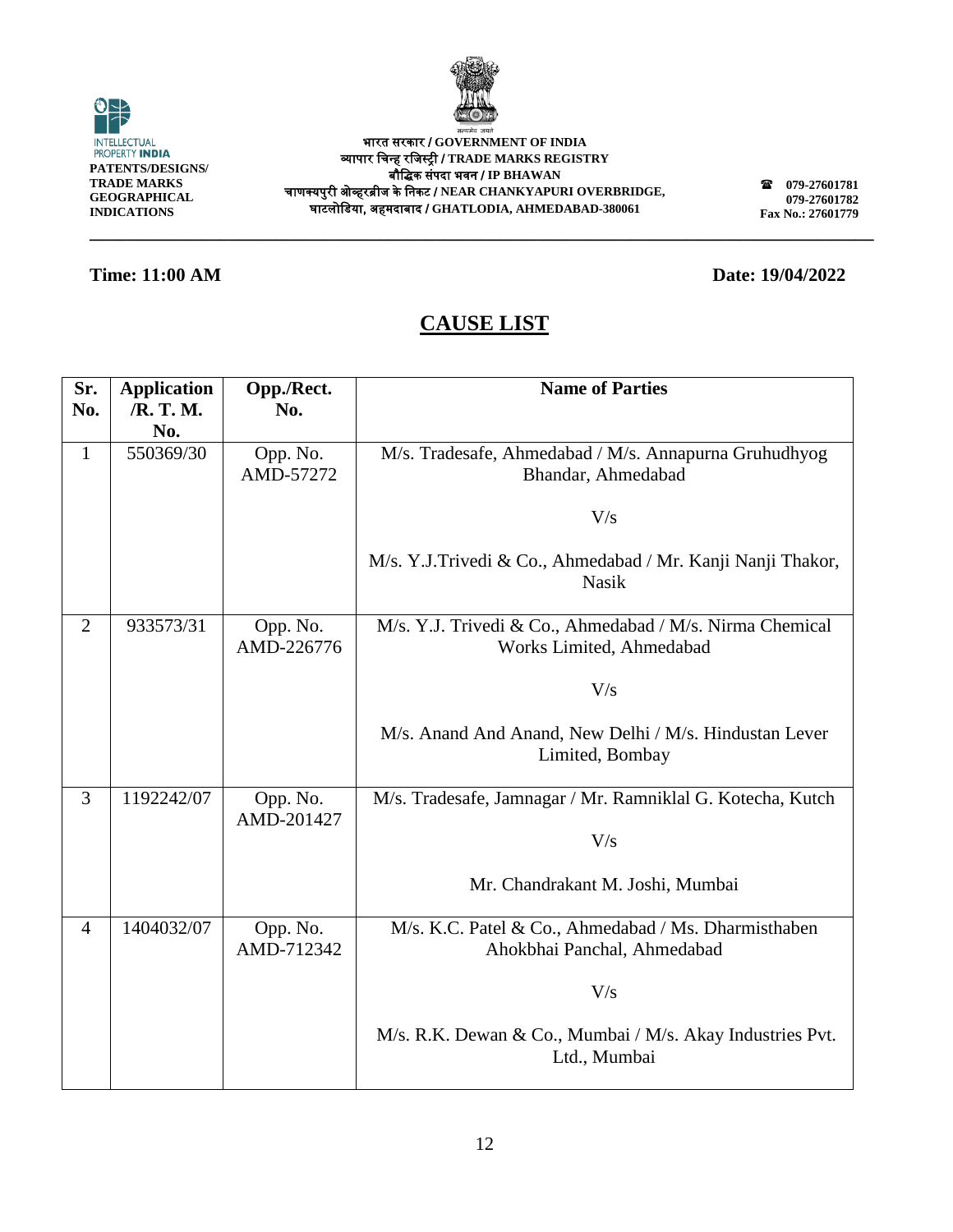| 5              | 2174830/99 | Opp. No.<br>AMD-803927  | M/s. H. K. Acharya & Company., Ahmedabad                                                      |
|----------------|------------|-------------------------|-----------------------------------------------------------------------------------------------|
|                |            |                         | V/s                                                                                           |
|                |            |                         | M/s. United Overseas Trade Mark Co. New Delhi                                                 |
| 6              | 2206150/30 | Opp. No.<br>AMD-936048  | M/s. J.T.Trivedi & Associates, Ahmedabad / M/s. Bhagudev<br>Flour Mills Pvt. Ltd., Ahmedabad  |
|                |            |                         | V/s                                                                                           |
|                |            |                         | M/s. D. C. Dani & Associates, Ahmedabad / M/s. Shree<br>Visnagar Mahila Gruh Udhyog, Mahesana |
| $\overline{7}$ | 2703755/11 | Opp. No.<br>AMD-900162  | M/s. G. D. Bansal & Associates, Jaipur / Smt. Pallavi Jain W/o.<br>Sh. Gaurav Jain, Jodhpur   |
|                |            |                         | V/s                                                                                           |
|                |            |                         | M/s. United Legal Services, Mumbai / Mr. Dinesh P Kothari,<br>Mumbai                          |
| 8              | 4728401/05 | Opp. No.<br>AMD-1099829 | M/s. Regal And Regal, Rajkot / M/s. Pinaq Remedies (India)<br>Private Limited, Ahmedabad      |
|                |            |                         | V/s                                                                                           |
|                |            |                         | M/s. Lex Fons, Uttar Pradesh / M/s. Corona Remedies Pvt. Ltd.,<br>Ahmedabad                   |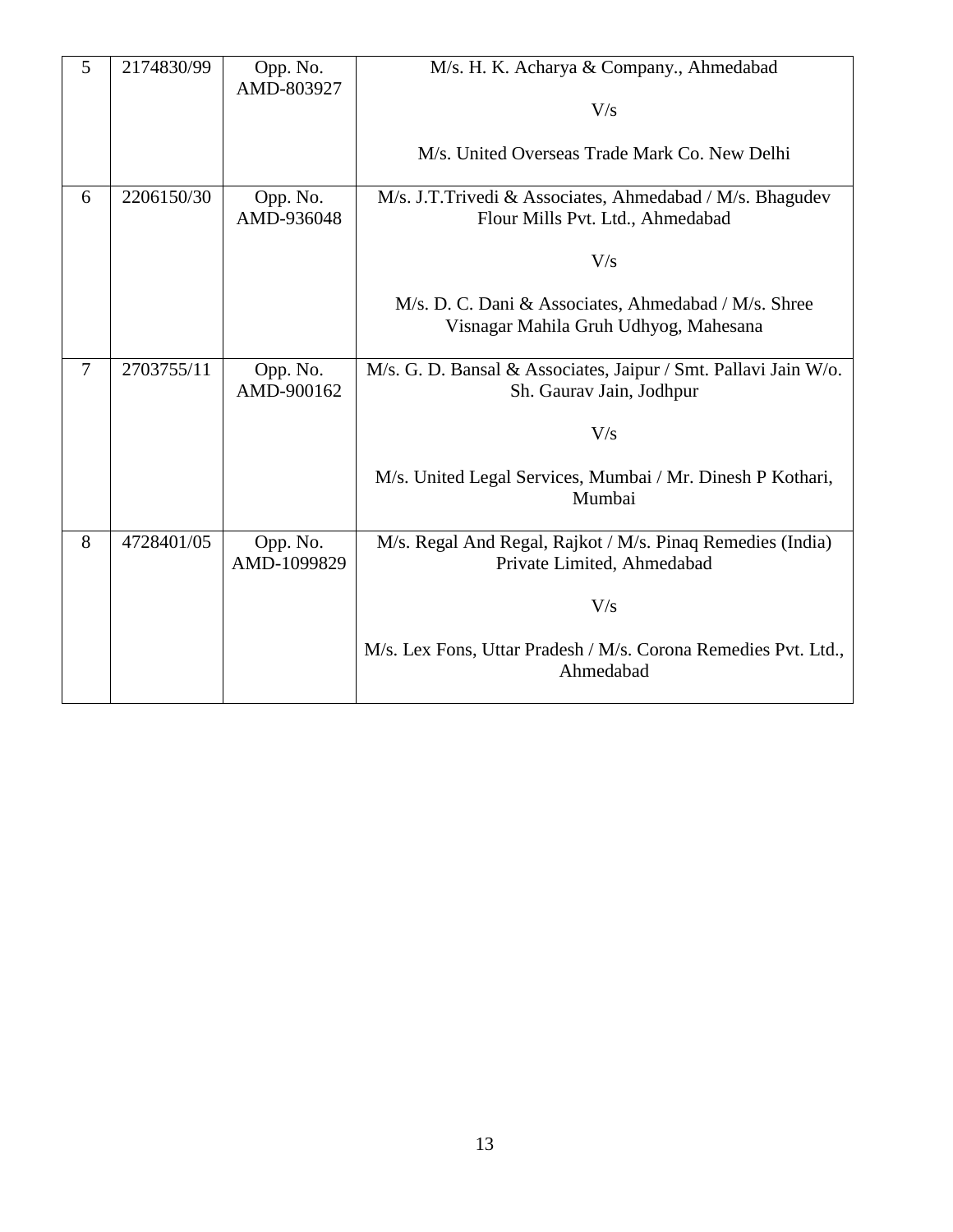

O INTELLECTUAL<br>PROPERTY **INDIA PATENTS/DESIGNS/ TRADE MARKS GEOGRAPHICAL INDICATIONS**

भारत सरकार / **GOVERNMENT OF INDIA** व्यापार चिन्ह रचिस्ट्री / **TRADE MARKS REGISTRY** बौचिक संपदा भवन / **IP BHAWAN** िाणक्यपुरी ओव्हरब्रीि के चनकट / **NEAR CHANKYAPURI OVERBRIDGE,** घाटलोचिया, अहमदाबाद / **GHATLODIA, AHMEDABAD-380061**

**079-27601781 079-27601782 Fax No.: 27601779**

### **Time: 11:00 AM Date: 20/04/2022**

## **CAUSE LIST**

**\_\_\_\_\_\_\_\_\_\_\_\_\_\_\_\_\_\_\_\_\_\_\_\_\_\_\_\_\_\_\_\_\_\_\_\_\_\_\_\_\_\_\_\_\_\_\_\_\_\_\_\_\_\_\_\_\_\_\_\_\_\_\_\_\_\_\_\_\_\_\_\_\_\_\_\_\_\_\_\_\_\_\_\_**

| Sr.            | <b>Application</b> | Opp./Rect.             | <b>Name of Parties</b>                                                                 |
|----------------|--------------------|------------------------|----------------------------------------------------------------------------------------|
| No.            | /R. T. M.          | No.                    |                                                                                        |
|                | No.                |                        |                                                                                        |
| $\mathbf{1}$   | 1188214/07         | Opp. No.<br>AMD-199082 | M/s. K.C. Patel & Co., Ahmedabad / Mr. Pareshbhai M.Tanti,<br>Ahmedabad                |
|                |                    |                        | V/s                                                                                    |
|                |                    |                        | M/s. S. Srinivasan & Co., Coimbatore / M/s. C.R.I. Industries<br>Pvt. Ltd., Coimbatore |
| $\overline{2}$ | 1188215/07         | Opp. No.<br>AMD-199083 | M/s. K.C. Patel & Co., Ahmedabad / Mr. Pareshbhai M.Tanti,<br>Ahmedabad                |
|                |                    |                        | V/s                                                                                    |
|                |                    |                        | M/s. S. Srinivasan & Co., Coimbatore / M/s. C.R.I. Industries<br>Pvt. Ltd., Coimbatore |
| $\overline{3}$ | 1330544/30         | Opp. No.<br>AMD-225806 | M/s. G. D. Bansal & Associates, Jaipur / Mr. Sushil Agarwal,<br>Udaipur                |
|                |                    |                        | V/s                                                                                    |
|                |                    |                        | M/s. Delhi Registration Services, Delhi / M/s. Aggarwal Food<br>Products, Delhi        |
| $\overline{4}$ | 1408115/05         | Opp. No.<br>AMD-718030 | M/s. J.T.Jhala & Co., Ahmedabad / Mr. Nareshbhai Omprakash<br>Mishra, Surat            |
|                |                    |                        | V/s                                                                                    |
|                |                    |                        | M/s. Sun Pharmaceutical Industries Ltd, Mumbai                                         |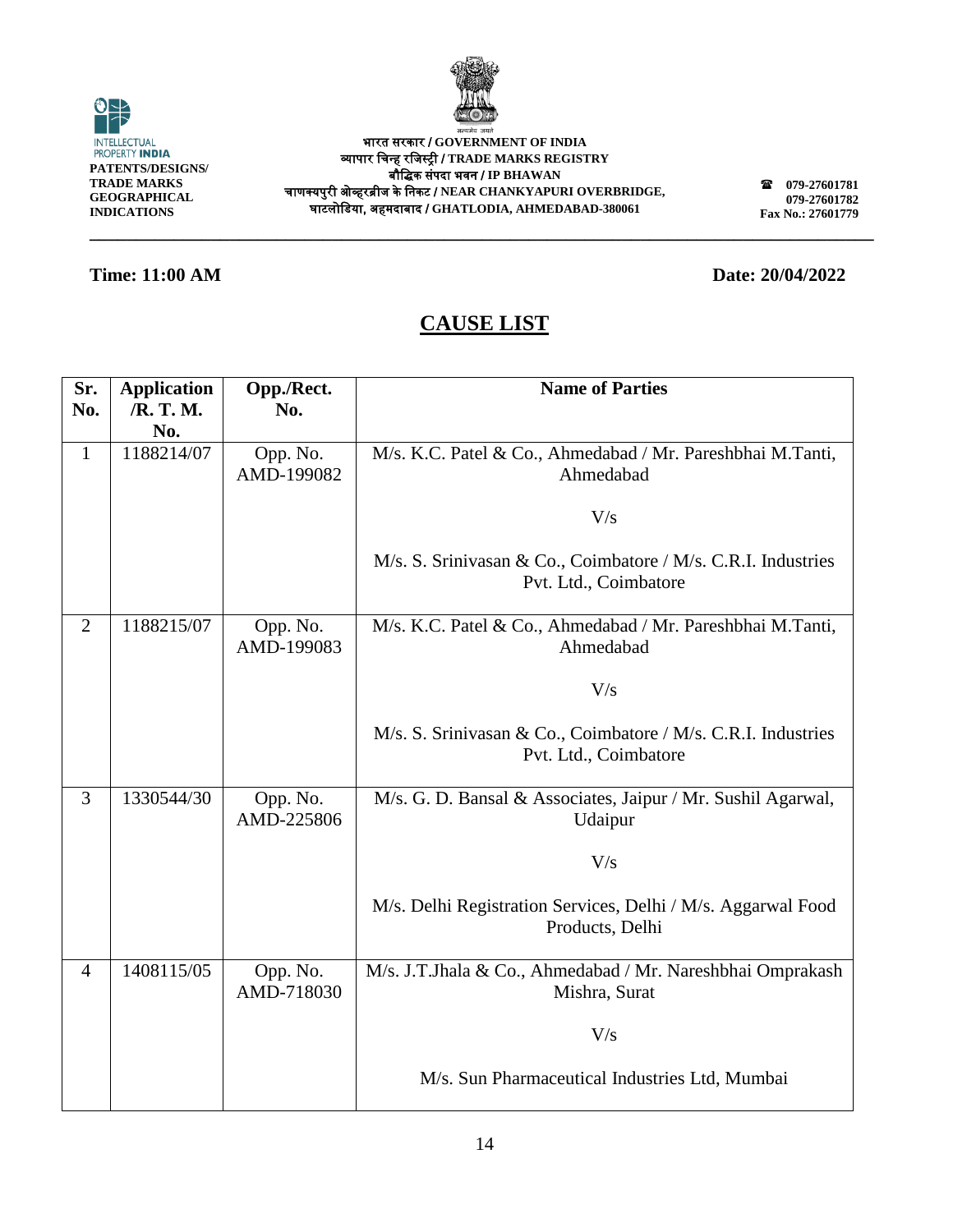| 5 | 2206153/30 | Opp. No.<br>AMD-936050 | M/s. J.T. Trivedi & Associates, Ahmedabad / M/s. Bhagudev<br>Flour Mills Pvt. Ltd., Ahmedabad     |
|---|------------|------------------------|---------------------------------------------------------------------------------------------------|
|   |            |                        | V/s                                                                                               |
|   |            |                        | M/s. D. C. Dani & Associates, Ahmedabad / M/s. Shree<br>Visnagar Mahila Gruh Udhyog, Mahesana     |
| 6 | 2307551/05 | Opp. No.<br>AMD-841137 | M/s. B. D. Shukla & Company, Ahmedabad / M/s. Stallion<br>Laboratories Private Limited, Ahmedabad |
|   |            |                        | V/s                                                                                               |
|   |            |                        | M/s. V.A. Associates, Mumbai / M/s. Lupin Limited, Mumbai                                         |
| 7 | 2438674/35 | Opp. No.<br>AMD-841774 | Mr. Yash Suryawala, Vadodara / Mr. Sunil Chelani, Baroda                                          |
|   |            |                        | V/s                                                                                               |
|   |            |                        | M/s. Shah IP, Ahmedabad / M/s. Santushti Shakes & More,<br>Ahmedabad                              |
| 8 | 3016289/24 | Opp. No.<br>AMD-864525 | M/s. Sanjay Drashtee & Co., Surat / Mr. Gaurav Baldevkumar<br>Nandwani, Surat                     |
|   |            |                        | V/s                                                                                               |
|   |            |                        | M/s. Singh & Singh Lall & Sethi, New Delhi                                                        |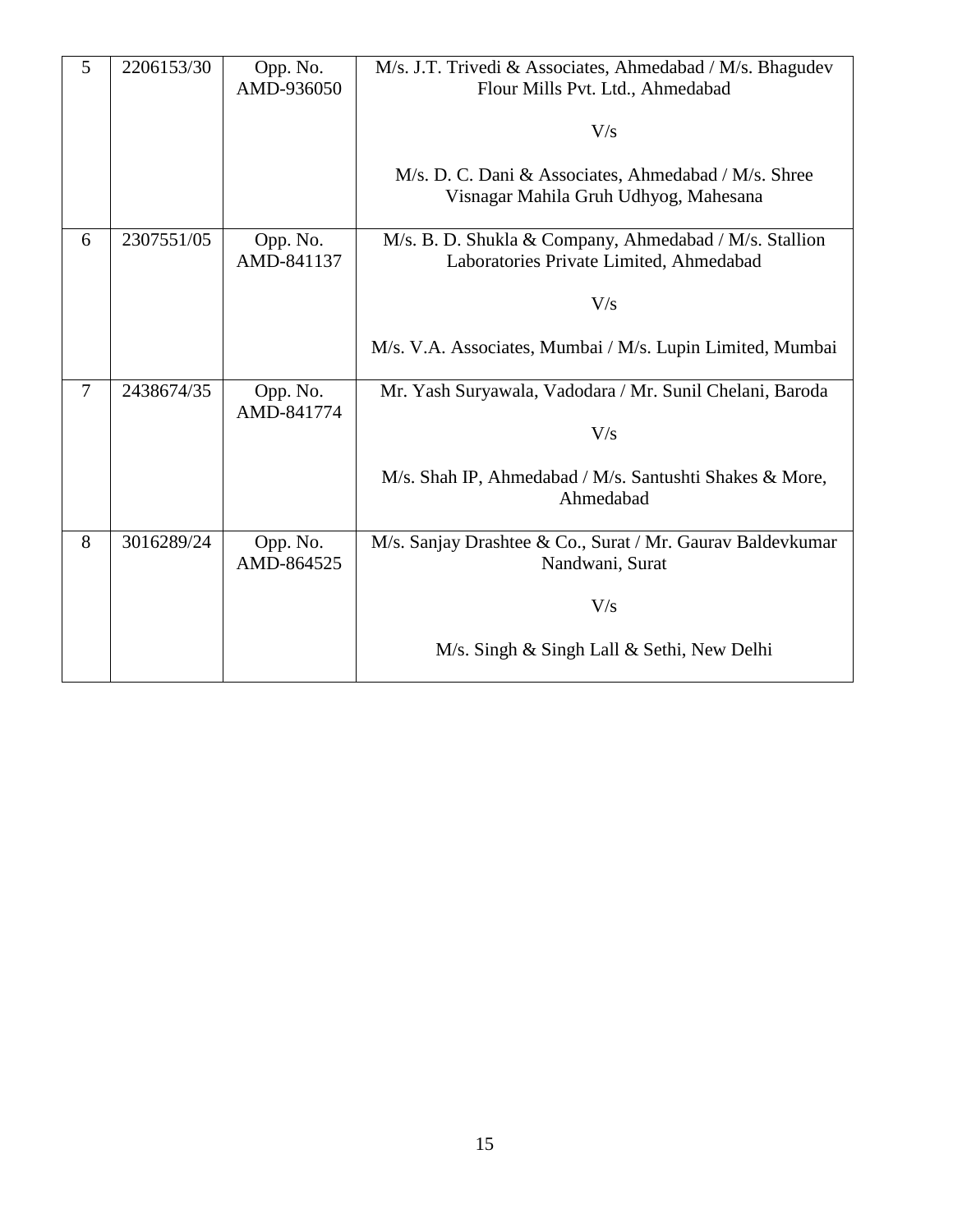

**\_\_\_\_\_\_\_\_\_\_\_\_\_\_\_\_\_\_\_\_\_\_\_\_\_\_\_\_\_\_\_\_\_\_\_\_\_\_\_\_\_\_\_\_\_\_\_\_\_\_\_\_\_\_\_\_\_\_\_\_\_\_\_\_\_\_\_\_\_\_\_\_\_\_\_\_\_\_\_\_\_\_\_\_**

| <b>INTELLECTUAL</b><br>PROPERTY INDIA |
|---------------------------------------|
| PATENTS/DESIGNS/                      |
| TRADE MARKS                           |
| GEOGRAPHICAL                          |
| <b>INDICATIONS</b>                    |

भारत सरकार / **GOVERNMENT OF INDIA** व्यापार चिन्ह रचिस्ट्री / **TRADE MARKS REGISTRY** बौचिक संपदा भवन / **IP BHAWAN** िाणक्यपुरी ओव्हरब्रीि के चनकट / **NEAR CHANKYAPURI OVERBRIDGE,** घाटलोचिया, अहमदाबाद / **GHATLODIA, AHMEDABAD-380061**

**079-27601781 079-27601782 Fax No.: 27601779**

### **Time: 11:00 AM Date: 21/04/2022**

| Sr.<br>No.     | <b>Application</b><br>/R. T. M.<br>No. | Opp./Rect.<br>No.      | <b>Name of Parties</b>                                                                  |
|----------------|----------------------------------------|------------------------|-----------------------------------------------------------------------------------------|
| $\mathbf{1}$   | 1285292/30                             | Opp. No.<br>AMD-190112 | M/s. D.C. Dani & Associates., Ahmedabad / M/s. Patel<br>Hemalkumar Kantilal, Mahesana   |
|                |                                        |                        | V/s                                                                                     |
|                |                                        |                        | M/s. Delhi Registration Service, Delhi / M/s. Bhagwan Kirana<br>Co., Delhi              |
| $\overline{2}$ | 1409946/03                             | Opp. No.<br>AMD-719528 | M/s. Y. J. Trivedi & Co., Ahmedabad / M/s. Paras<br>Pharmaceuticals Ltd., Ahmedabad     |
|                |                                        |                        | V/s                                                                                     |
|                |                                        |                        | M/s. Remfry And Sagar, Gurgaon / M/s. Procter & Gamble<br>Home Products Limited, Mumbai |
| 3              | 2000548/44                             | Opp. No.<br>AMD-793426 | M/s. H K Acharya And Company, Ahmedabad / Mr. Shah<br>Tarun Champaklal, Surat           |
|                |                                        |                        | V/s                                                                                     |
|                |                                        |                        | M/s. Y. J. Trivedi & Co., Ahmedabad / M/s. Jivraj Tea Limited,<br>Surat                 |
| $\overline{4}$ | 2305913/05                             | Opp. No.<br>AMD-836414 | M/s. K.C. Patel & Co., Ahmedabad / Mr. Rohit Bhimani,<br>Banaskantha                    |
|                |                                        |                        | V/s                                                                                     |
|                |                                        |                        | M/s. Khaitan & Co., Mumbai / M/s. Lupin Limited, Mumbai                                 |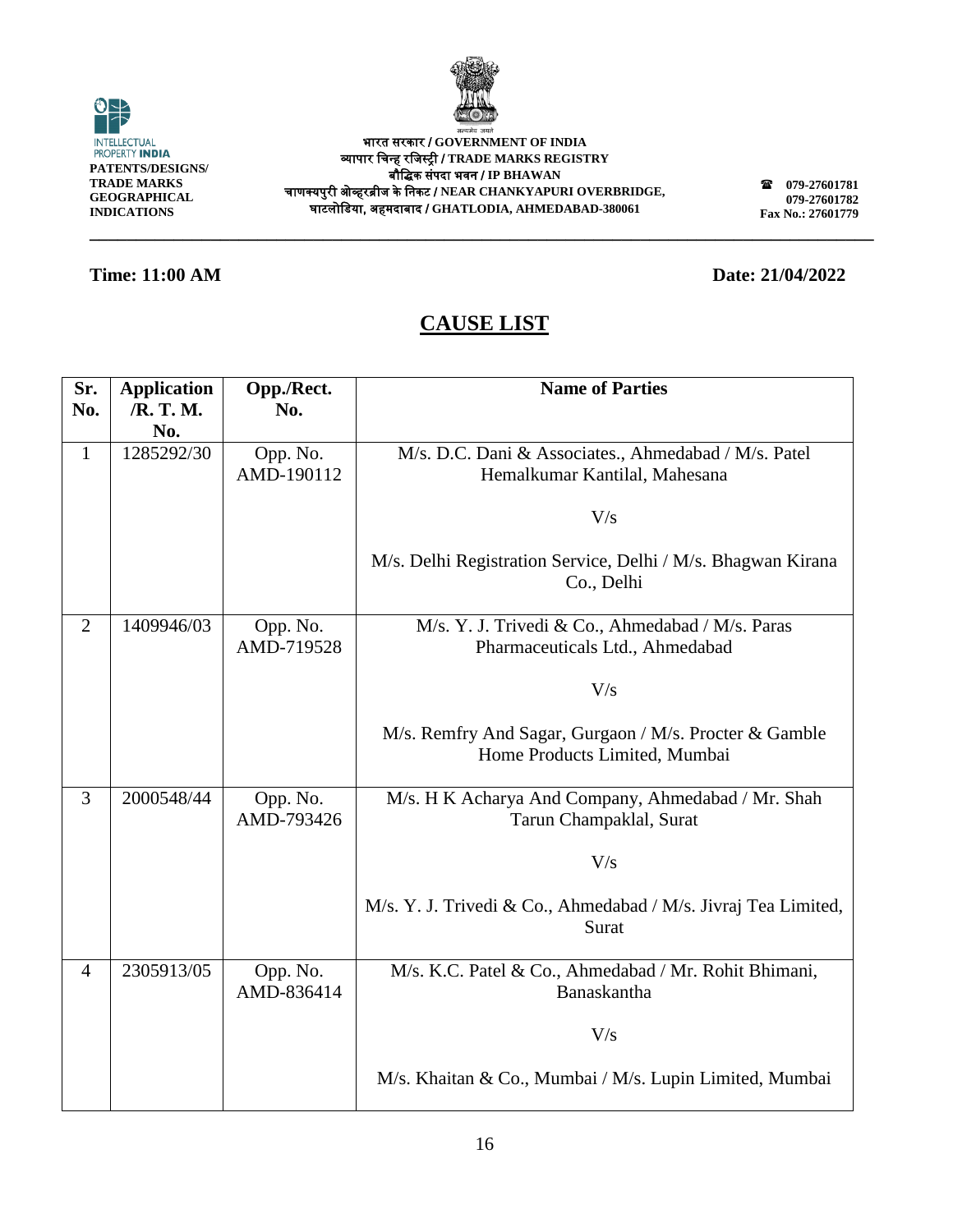| 5      | 2349281/30 | Opp. No.               | M/s. K.C. Patel & Co., Ahmedabad / M/s. Bhurabhai Punjabhai                                      |
|--------|------------|------------------------|--------------------------------------------------------------------------------------------------|
|        |            | AMD-820610             | Makwana, Banaskantha                                                                             |
|        |            |                        | V/s                                                                                              |
|        |            |                        | M/s. Bansi Palturam Gupta, Mumbai                                                                |
| 6      | 2751426/05 | Opp. No.<br>AMD-896574 | Ms. Richa Goyal, Surat / M/s. Shree Venkatesh International<br>Ltd., Surat                       |
|        |            |                        | V/s                                                                                              |
|        |            |                        | M/s. Mace Corporate Associates, New Delhi / M/s. Belco<br>Pharmaceuticals, New Delhi             |
| $\tau$ | 2795542/32 | Opp. No.<br>AMD-924664 | M/s. Hiren Thakkar & Associates, Ahmedabad / Mr. Mahesh V.<br>Trivedi, Banaskantha               |
|        |            |                        | V/s                                                                                              |
|        |            |                        | Mr. Tilak Raj Chawla & Parveen Arya, Advocates, Kanpur /<br>M/s Kamla Kant & Company LLP, Kanpur |
| 8      | 2801888/30 | Opp. No.<br>AMD-896742 | Mr. Vaibhavkumar Ashokbhai Sheth, Surat                                                          |
|        |            |                        | V/s                                                                                              |
|        |            |                        | M/s. Anand And Anand, New Delhi / M/s. Miraj Business<br>Development Pvt. Ltd., Rajasthan        |
| 9      | 2816819/29 | Opp. No.<br>AMD-928383 | M/s. Gokul Agri International Limited, Ahmedabad                                                 |
|        |            |                        | V/s                                                                                              |
|        |            |                        | M/s. Gautam & Company, Jaipur / Mr. Alok Khandelwal,<br>Jaipur                                   |
| 10     | 2907137/30 | Opp. No.<br>AMD-942371 | M/s. Indus, Ahmedabad / M/s. Mr. Pradeep Kumar Pandia,<br>Rajasthan                              |
|        |            |                        | V/s                                                                                              |
|        |            |                        | M/s. Trade Mark Registration Bureau, Kolkata / Dr. Debabrata<br>Sen, West Bengal                 |